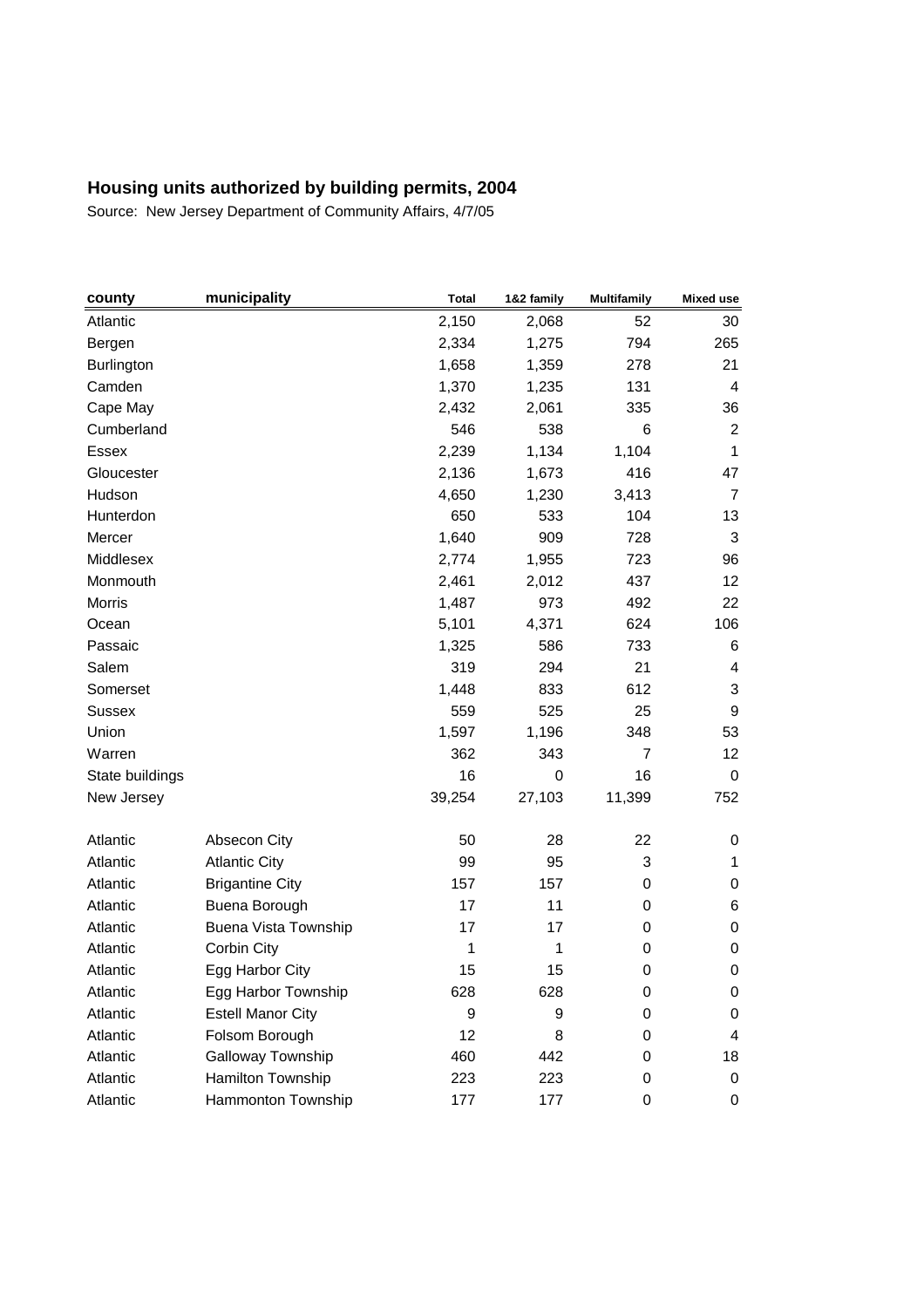| county   | municipality              | <b>Total</b>   | 1&2 family      | <b>Multifamily</b> | <b>Mixed use</b> |
|----------|---------------------------|----------------|-----------------|--------------------|------------------|
| Atlantic | Linwood City              | 15             | 15              | 0                  | 0                |
| Atlantic | Longport City             | 37             | 37              | 0                  | 0                |
| Atlantic | Margate City              | 114            | 87              | 27                 | 0                |
| Atlantic | <b>Mullica City</b>       | 33             | 33              | 0                  | 0                |
| Atlantic | Northfield City           | 23             | 23              | 0                  | 0                |
| Atlantic | Pleasantville City        | 34             | 33              | 0                  | 1                |
| Atlantic | Port Republic City        | 5              | 5               | 0                  | 0                |
| Atlantic | Somers Point City         | 12             | 12              | 0                  | 0                |
| Atlantic | <b>Ventnor City</b>       | 6              | 6               | 0                  | 0                |
| Atlantic | <b>Weymouth Township</b>  | 6              | 6               | 0                  | 0                |
| Bergen   | Allendale Borough         | 1              | 1               | 0                  | 0                |
| Bergen   | Alpine Borough            | 12             | 12              | 0                  | 0                |
| Bergen   | Bergenfield Borough       | 10             | 10              | 0                  | 0                |
| Bergen   | Bogota Borough            | 0              | 0               | 0                  | 0                |
| Bergen   | Carlstadt Borough         | 6              | 6               | 0                  | 0                |
| Bergen   | Cliffside Park Borough    | 83             | 73              | 10                 | 0                |
| Bergen   | Closter Borough           | 43             | 35              | 8                  | 0                |
| Bergen   | Cresskill Borough         | 101            | 24              | 0                  | 77               |
| Bergen   | Demarest Borough          | 33             | 33              | 0                  | 0                |
| Bergen   | Dumont Borough            | 15             | 15              | 0                  | 0                |
| Bergen   | Elmwood Park Borough      | 30             | 30              | 0                  | 0                |
| Bergen   | East Rutherford Borough   | 115            | 6               | 109                | 0                |
| Bergen   | Edgewater Borough         | 193            | 22              | 171                | 0                |
| Bergen   | Emerson Borough           | 36             | 36              | 0                  | 0                |
| Bergen   | <b>Englewood City</b>     | 13             | 12 <sup>°</sup> | 1                  | 0                |
| Bergen   | Englewood Cliffs Borough  | 51             | 51              | 0                  | 0                |
| Bergen   | Fair Lawn Borough         | 3              | 1               | 0                  | $\overline{2}$   |
| Bergen   | Fairview Borough          | 30             | 25              | 5                  | 0                |
| Bergen   | Fort Lee Borough          | 43             | 43              | 0                  | 0                |
| Bergen   | Franklin Lakes Borough    | 44             | 44              | 0                  | 0                |
| Bergen   | <b>Garfield City</b>      | 55             | 55              | 0                  | 0                |
| Bergen   | Glen Rock Borough         | $\overline{c}$ | 1               | 0                  | 1                |
| Bergen   | Hackensack City           | 92             | 8               | 82                 | 2                |
| Bergen   | Harrington Park Borough   | 45             | 15              | 30                 | 0                |
| Bergen   | Hasbrouck Heights Borough | 15             | 15              | 0                  | 0                |
| Bergen   | Haworth Borough           | 5              | 5               | 0                  | 0                |
| Bergen   | Hillsdale Borough         | 6              | 6               | 0                  | 0                |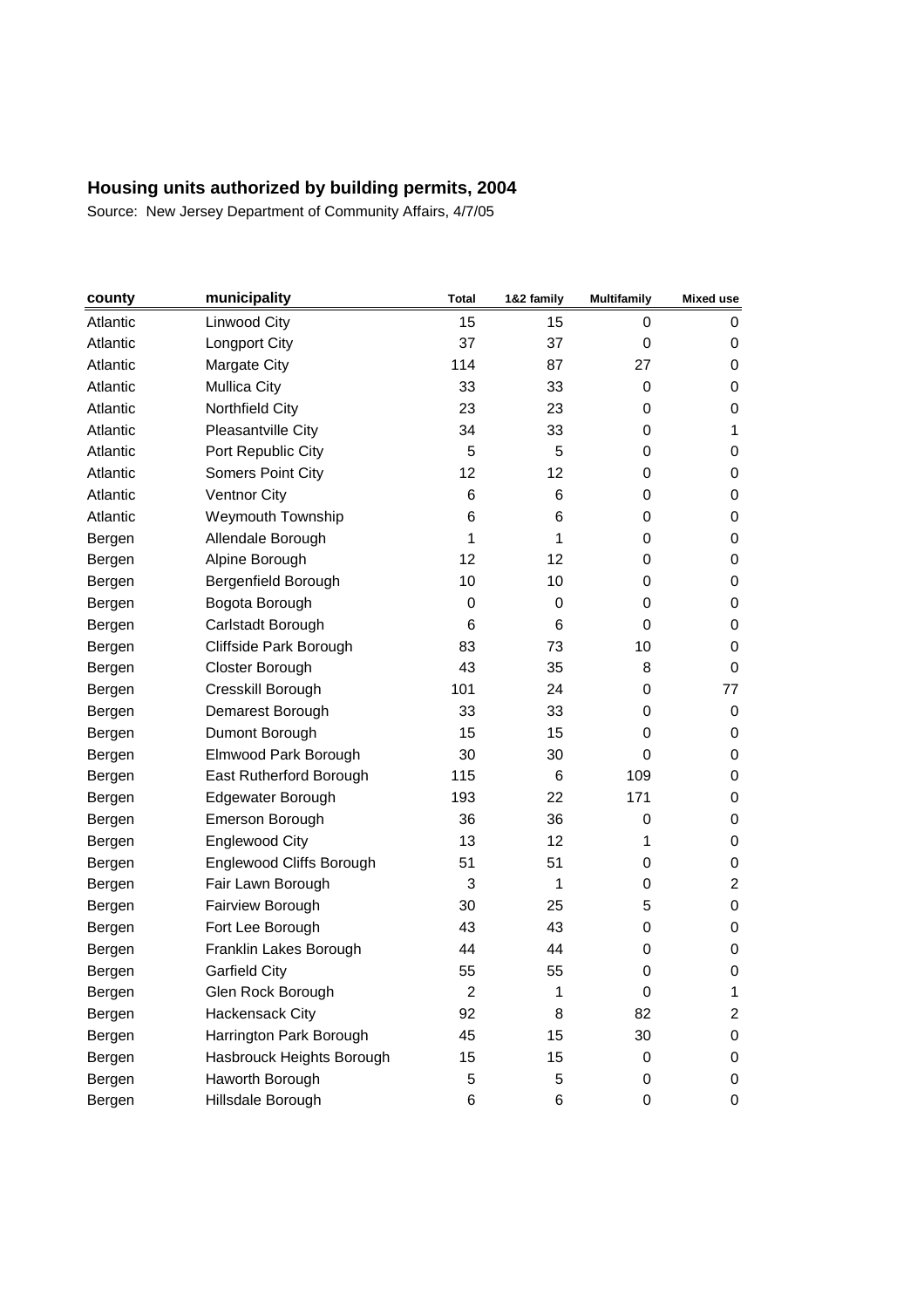| county | municipality               | Total          | 1&2 family        | <b>Multifamily</b> | Mixed use |
|--------|----------------------------|----------------|-------------------|--------------------|-----------|
| Bergen | Ho-Ho-Kus Borough          | 2              | 2                 | 0                  | 0         |
| Bergen | Leonia Borough             | $\overline{2}$ | $\overline{2}$    | 0                  | 0         |
| Bergen | Little Ferry Borough       | 4              | 4                 | 0                  | 0         |
| Bergen | Lodi Borough               | 55             | 43                | 12                 | 0         |
| Bergen | Lyndhurst Township         | 189            | $12 \overline{ }$ | 0                  | 177       |
| Bergen | Mahwah Township            | 29             | 28                | 0                  | 1         |
| Bergen | Maywood Borough            | $\mathbf{1}$   | 1                 | 0                  | 0         |
| Bergen | Midland Park Borough       | $\overline{7}$ | $\overline{7}$    | 0                  | 0         |
| Bergen | Montvale Borough           | 4              | 4                 | 0                  | 0         |
| Bergen | Moonachie Borough          | 6              | 6                 | 0                  | 0         |
| Bergen | New Milford Borough        | 12             | 11                | 0                  | 1         |
| Bergen | North Arlington Borough    | 13             | 9                 | 4                  | 0         |
| Bergen | Northvale Borough          | 4              | 4                 | 0                  | 0         |
| Bergen | Norwood Borough            | 14             | 14                | 0                  | 0         |
| Bergen | Oakland Borough            | 9              | 9                 | 0                  | 0         |
| Bergen | Old Tappan Borough         | 29             | 26                | 3                  | 0         |
| Bergen | Oradell Borough            | 5              | 5                 | 0                  | 0         |
| Bergen | Palisades Park Borough     | 331            | 127               | 204                | 0         |
| Bergen | Paramus Borough            | 36             | 36                | 0                  | 0         |
| Bergen | Park Ridge Borough         | 22             | 20                | 1                  | 1         |
| Bergen | Ramsey Borough             | 11             | 10                | 0                  | 1         |
| Bergen | Ridgefield Borough         | 28             | 28                | 0                  | 0         |
| Bergen | Ridgefield Park Village    | 81             | 1                 | 80                 | 0         |
| Bergen | Ridgewood Village          | 17             | 17                | 0                  | 0         |
| Bergen | River Edge Borough         | 4              | 4                 | 0                  | 0         |
| Bergen | River Vale Township        | 13             | 13                | 0                  | 0         |
| Bergen | Rochelle Park Township     | 35             | 3                 | 32                 | 0         |
| Bergen | Rockleigh Borough          | 1              | 1                 | 0                  | 0         |
| Bergen | Rutherford Borough         | $\overline{7}$ | 4                 | 3                  | 0         |
| Bergen | Saddle Brook Township      | 71             | 33                | 38                 | 0         |
| Bergen | Saddle River Borough       | 17             | 17                | 0                  | 0         |
| Bergen | South Hackensack Twp       | 7              | 7                 | 0                  | 0         |
| Bergen | <b>Teaneck Township</b>    | 20             | 19                | 1                  | 0         |
| Bergen | <b>Tenafly Borough</b>     | 38             | 37                | 0                  | 1         |
| Bergen | Teterboro Borough          | 0              | 0                 | 0                  | 0         |
| Bergen | Upper Saddle River Borough | 66             | 66                | 0                  | 0         |
| Bergen | <b>Waldwick Borough</b>    | 12             | 12                | 0                  | 0         |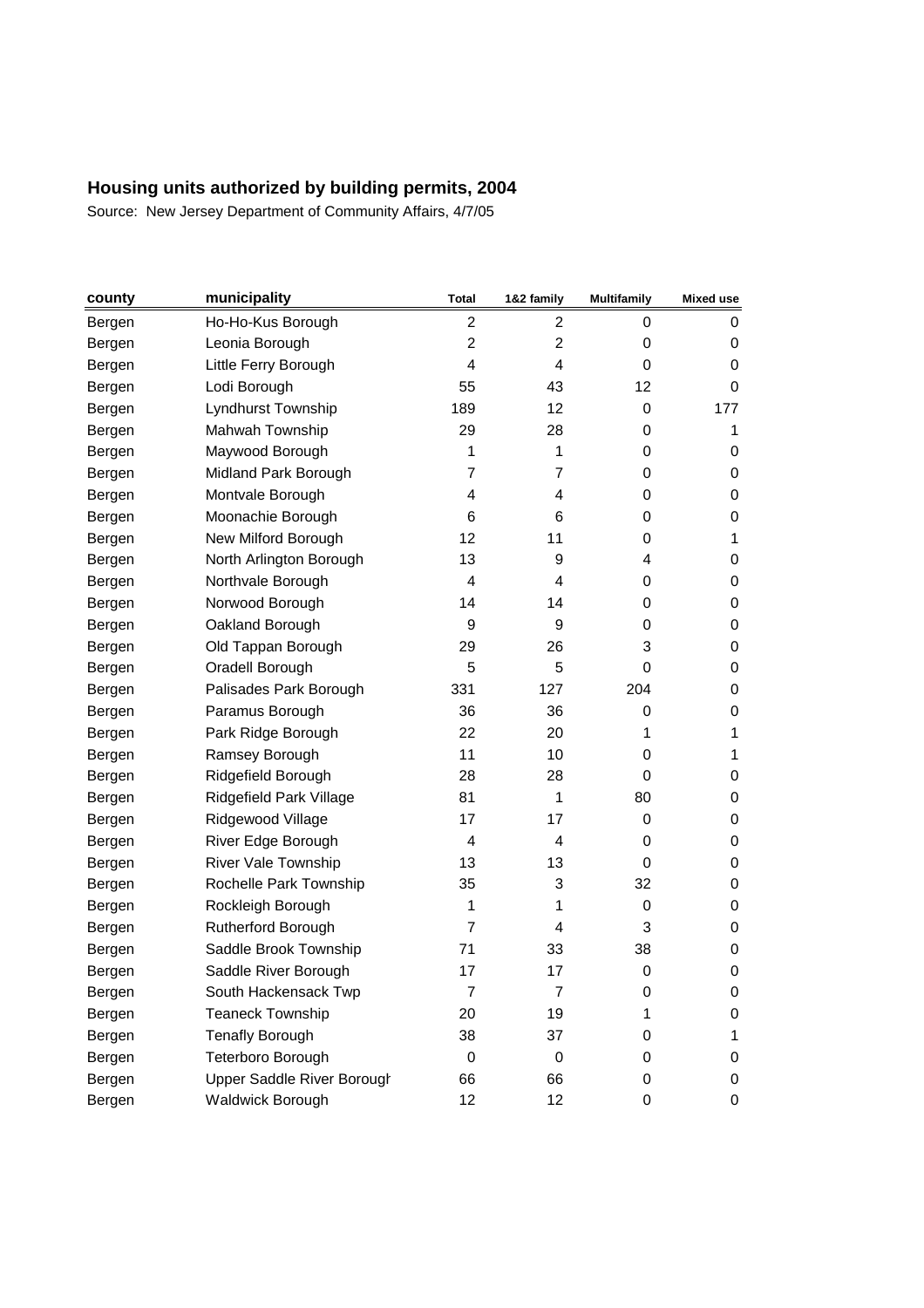| county            | municipality                   | Total          | 1&2 family     | <b>Multifamily</b>      | <b>Mixed use</b> |
|-------------------|--------------------------------|----------------|----------------|-------------------------|------------------|
| Bergen            | <b>Wallington Borough</b>      | 6              | 6              | 0                       | 0                |
| Bergen            | <b>Washington Township</b>     | 1              | 1              | 0                       | 0                |
| Bergen            | Westwood Borough               | 6              | 6              | 0                       | 0                |
| Bergen            | <b>Woodcliff Lake Borough</b>  | 11             | 11             | 0                       | 0                |
| Bergen            | Wood-Ridge Borough             | 9              | 9              | 0                       | 0                |
| Bergen            | <b>Wyckoff Township</b>        | 17             | 16             | 0                       | 1                |
| Burlington        | <b>Bass River Township</b>     | 3              | 3              | 0                       | 0                |
| <b>Burlington</b> | <b>Beverly City</b>            | 0              | 0              | 0                       | 0                |
| Burlington        | <b>Bordentown City</b>         | 4              | 4              | 0                       | 0                |
| <b>Burlington</b> | <b>Bordentown Township</b>     | 169            | 169            | 0                       | 0                |
| Burlington        | <b>Burlington City</b>         | 8              | 8              | 0                       | 0                |
| Burlington        | <b>Burlington Township</b>     | 11             | 11             | 0                       | 0                |
| Burlington        | <b>Chesterfield Township</b>   | 48             | 41             | 1                       | 6                |
| <b>Burlington</b> | Cinnaminson Township           | 80             | 37             | 42                      | 1                |
| Burlington        | Delanco Township               | 140            | 95             | 45                      | 0                |
| Burlington        | Delran Township                | 84             | 84             | 0                       | 0                |
| <b>Burlington</b> | Eastampton Township            | 10             | 8              | 0                       | $\overline{2}$   |
| <b>Burlington</b> | <b>Edgewater Park Township</b> | 0              | 0              | 0                       | 0                |
| Burlington        | Evesham Township               | 139            | 139            | 0                       | 0                |
| Burlington        | Fieldsboro Borough             | 0              | $\mathbf 0$    | 0                       | 0                |
| <b>Burlington</b> | Florence Township              | 102            | 102            | 0                       | 0                |
| Burlington        | Hainesport Township            | 24             | 24             | 0                       | 0                |
| <b>Burlington</b> | <b>Lumberton Township</b>      | 78             | 78             | $\mathbf 0$             | 0                |
| <b>Burlington</b> | Mansfield Township             | 54             | 54             | 0                       | 0                |
| <b>Burlington</b> | Maple Shade Borough            | 105            | 5              | 100                     | 0                |
| Burlington        | Medford Township               | 31             | 31             | 0                       | 0                |
| <b>Burlington</b> | Medford Lakes Borough          | 4              | 4              | 0                       | 0                |
| Burlington        | Moorestown Township            | 41             | 37             | 0                       | 4                |
| <b>Burlington</b> | Mount Holly Township           | 0              | 0              | 0                       | 0                |
| <b>Burlington</b> | Mount Laurel Township          | 171            | 171            | 0                       | 0                |
| <b>Burlington</b> | New Hanover Township           | 4              | 4              | $\mathbf 0$             | 0                |
| <b>Burlington</b> | North Hanover Township         | 25             | 23             | $\overline{\mathbf{c}}$ | 0                |
| Burlington        | Palmyra Borough                | 2              | 0              | 0                       | 2                |
| Burlington        | Pemberton Borough              | $\overline{c}$ | $\overline{c}$ | 0                       | 0                |
| Burlington        | Pemberton Township             | 32             | 32             | 0                       | 0                |
| Burlington        | Riverside Township             | $\overline{7}$ | 6              | 0                       | 1                |
| Burlington        | Riverton Borough               | $\pmb{0}$      | 0              | 0                       | 0                |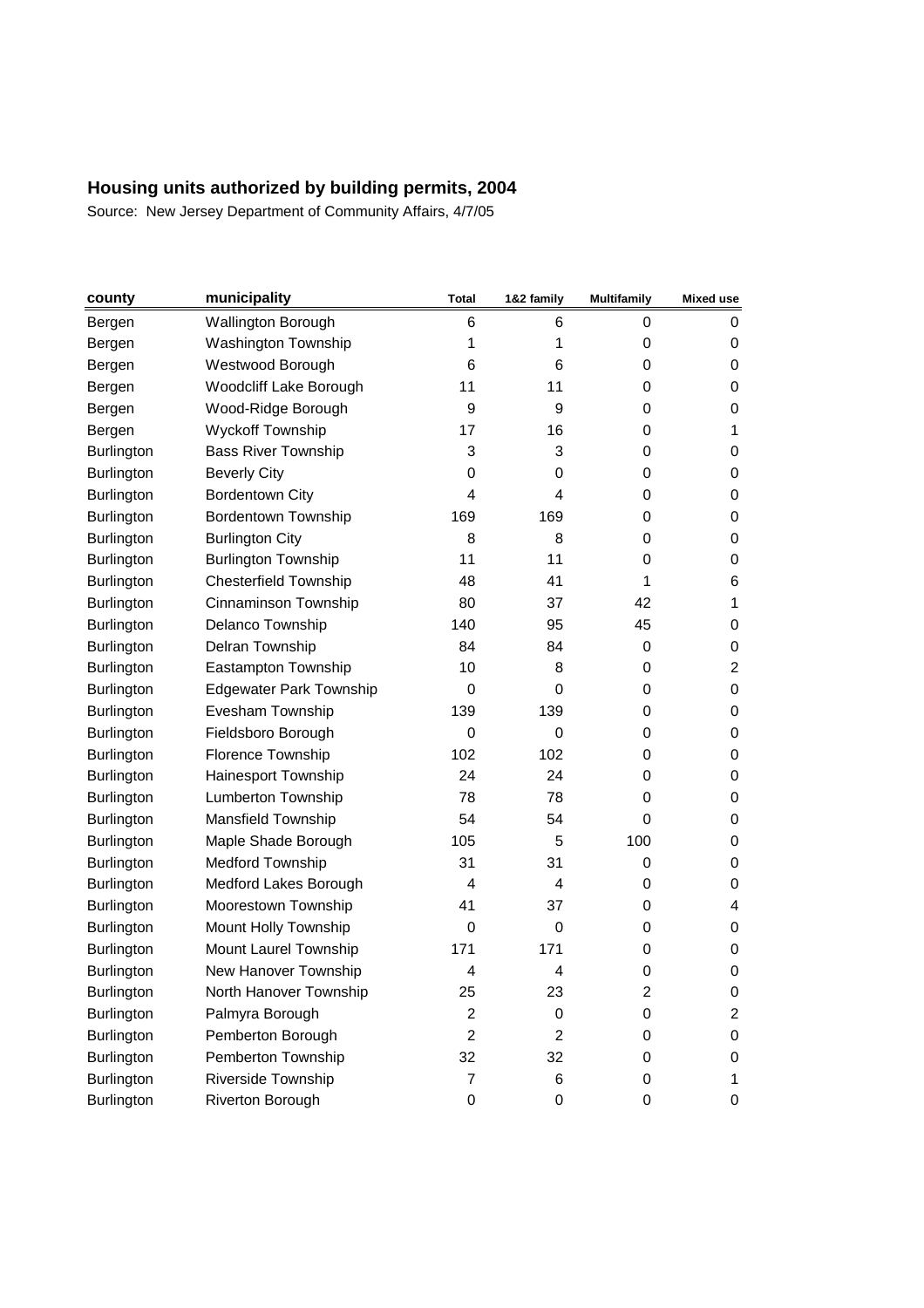| county            | municipality               | Total                   | 1&2 family     | <b>Multifamily</b> | <b>Mixed use</b> |
|-------------------|----------------------------|-------------------------|----------------|--------------------|------------------|
| <b>Burlington</b> | Shamong Township           | 15                      | 12             | 0                  | 3                |
| <b>Burlington</b> | Southampton Township       | 17                      | 17             | 0                  | 0                |
| <b>Burlington</b> | Springfield Township       | 0                       | 0              | 0                  | 0                |
| <b>Burlington</b> | Tabernacle Township        | 15                      | 13             | 0                  | 2                |
| <b>Burlington</b> | Washington Township        | 2                       | $\overline{2}$ | 0                  | 0                |
| <b>Burlington</b> | <b>Westampton Township</b> | 104                     | 104            | 0                  | 0                |
| <b>Burlington</b> | Willingboro Township       | 119                     | 31             | 88                 | 0                |
| Burlington        | <b>Woodland Township</b>   | 7                       | $\overline{7}$ | 0                  | 0                |
| Burlington        | Wrightstown Borough        | 1                       | 1              | 0                  | 0                |
| Camden            | Audubon Borough            | 1                       | 1              | 0                  | 0                |
| Camden            | Audubon Park Borough       | 0                       | 0              | 0                  | 0                |
| Camden            | Barrington Borough         | 20                      | 20             | 0                  | 0                |
| Camden            | Bellmawr Borough           | 5                       | 5              | 0                  | 0                |
| Camden            | Berlin Borough             | 69                      | 65             | 4                  | 0                |
| Camden            | <b>Berlin Township</b>     | 18                      | 18             | 0                  | 0                |
| Camden            | Brooklawn Borough          | 0                       | $\mathbf 0$    | 0                  | 0                |
| Camden            | Camden City                | 192                     | 79             | 113                | 0                |
| Camden            | Cherry Hill Township       | 41                      | 41             | 0                  | 0                |
| Camden            | <b>Chesilhurst Borough</b> | 15                      | 15             | 0                  | 0                |
| Camden            | Clementon Borough          | 5                       | 5              | 0                  | 0                |
| Camden            | Collingswood Borough       | 0                       | 0              | 0                  | 0                |
| Camden            | Gibbsboro Borough          | 4                       | 2              | 0                  | 2                |
| Camden            | <b>Gloucester City</b>     | 9                       | 9              | 0                  | 0                |
| Camden            | <b>Gloucester Township</b> | 171                     | 157            | 14                 | 0                |
| Camden            | Haddon Township            | 5                       | 5              | 0                  | 0                |
| Camden            | Haddonfield Borough        | 15                      | 15             | 0                  | 0                |
| Camden            | Haddon Heights Borough     | 2                       | $\overline{2}$ | 0                  | 0                |
| Camden            | Hi-nella Borough           | 0                       | 0              | 0                  | 0                |
| Camden            | Laurel Springs Borough     | 0                       | 0              | 0                  | 0                |
| Camden            | Lawnside Borough           | 14                      | 14             | 0                  | 0                |
| Camden            | Lindenwold Borough         | $\overline{\mathbf{4}}$ | 4              | 0                  | 0                |
| Camden            | Magnolia Borough           | 4                       | 4              | 0                  | 0                |
| Camden            | Merchantville Borough      | 0                       | 0              | 0                  | 0                |
| Camden            | Mount Ephraim Borough      | 6                       | 5              | 0                  | 1                |
| Camden            | Oaklyn Borough             | 0                       | 0              | 0                  | 0                |
| Camden            | Pennsauken Township        | 13                      | 13             | 0                  | 0                |
| Camden            | Pine Hill Borough          | 5                       | $\sqrt{5}$     | 0                  | 0                |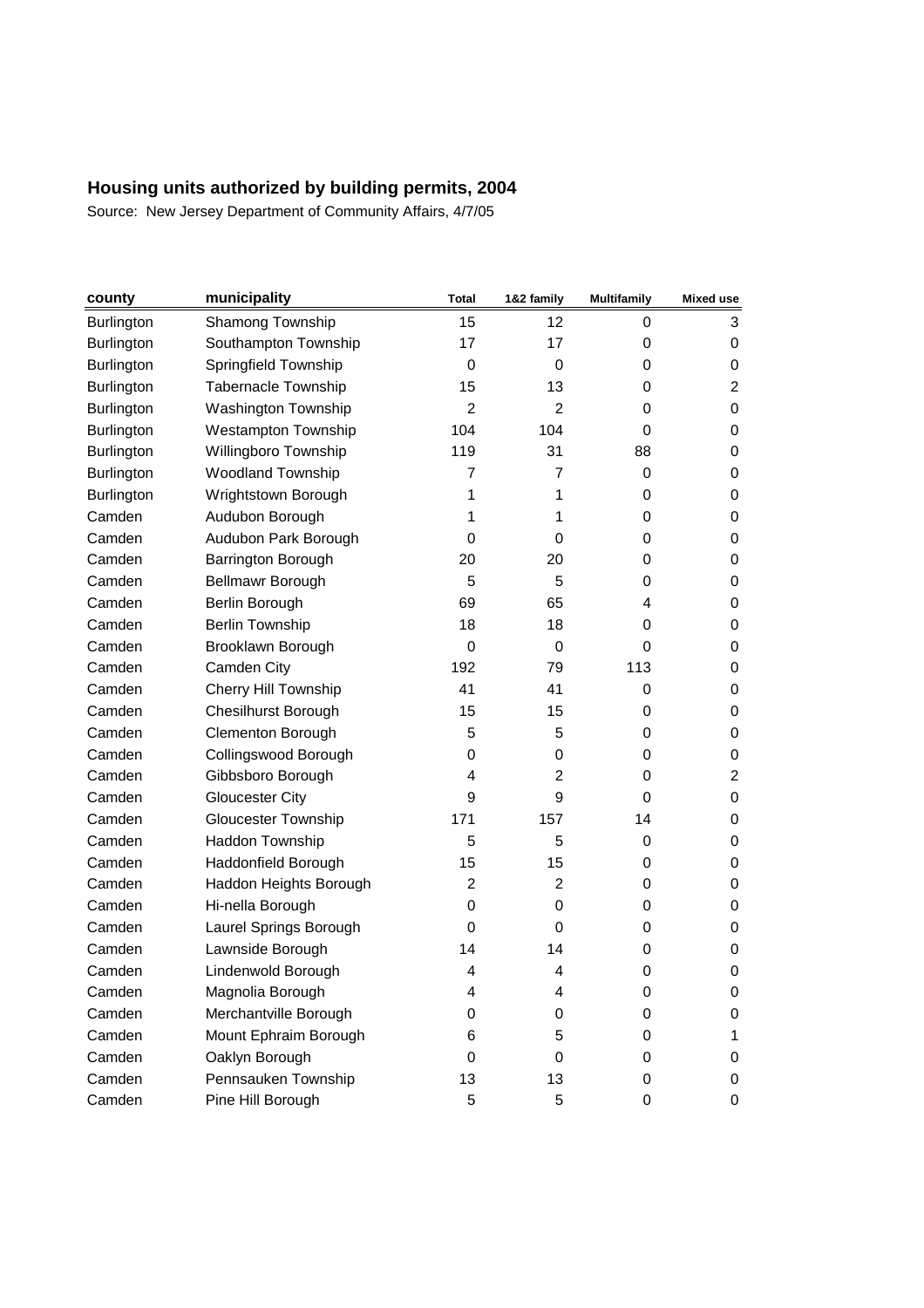| county     | municipality               | Total          | 1&2 family     | <b>Multifamily</b> | <b>Mixed use</b> |
|------------|----------------------------|----------------|----------------|--------------------|------------------|
| Camden     | Pine Valley Borough        | 0              | 0              | 0                  | 0                |
| Camden     | Runnemede Borough          | 18             | 18             | 0                  | 0                |
| Camden     | Somerdale Borough          | 1              | 1              | 0                  | 0                |
| Camden     | Stratford Borough          | $\overline{7}$ | 6              | 0                  | 1                |
| Camden     | <b>Tavistock Borough</b>   | 0              | 0              | 0                  | 0                |
| Camden     | Voorhees Township          | 116            | 116            | 0                  | 0                |
| Camden     | <b>Waterford Township</b>  | 18             | 18             | 0                  | 0                |
| Camden     | Winslow Township           | 592            | 592            | 0                  | 0                |
| Camden     | Woodlynne Borough          | 0              | 0              | 0                  | 0                |
| Cape May   | Avalon Borough             | 110            | 110            | 0                  | 0                |
| Cape May   | Cape May City              | 30             | 26             | 4                  | 0                |
| Cape May   | Cape May Point Borough     | 10             | 10             | 0                  | 0                |
| Cape May   | Dennis Township            | 23             | 23             | 0                  | 0                |
| Cape May   | Lower Township             | 107            | 107            | 0                  | 0                |
| Cape May   | Middle Township            | 278            | 266            | 0                  | 12               |
| Cape May   | North Wildwood City        | 273            | 160            | 113                | $\mathbf 0$      |
| Cape May   | Ocean City                 | 513            | 486            | 3                  | 24               |
| Cape May   | Sea Isle City              | 241            | 241            | 0                  | 0                |
| Cape May   | Stone Harbor Borough       | 38             | 38             | 0                  | 0                |
| Cape May   | <b>Upper Township</b>      | 84             | 84             | 0                  | 0                |
| Cape May   | West Cape May Borough      | $\overline{7}$ | $\overline{7}$ | 0                  | 0                |
| Cape May   | West Wildwood Borough      | 30             | 30             | 0                  | 0                |
| Cape May   | <b>Wildwood City</b>       | 490            | 334            | 156                | 0                |
| Cape May   | Wildwood Crest Borough     | 188            | 129            | 59                 | 0                |
| Cape May   | Woodbine Borough           | 10             | 10             | 0                  | 0                |
| Cumberland | <b>Bridgeton City</b>      | 116            | 115            | 1                  | 0                |
| Cumberland | <b>Commercial Township</b> | 5              | 5              | 0                  | 0                |
| Cumberland | Deerfield Township         | 19             | 19             | 0                  | 0                |
| Cumberland | Downe Township             | 3              | 3              | 0                  | 0                |
| Cumberland | <b>Fairfield Township</b>  | 15             | 11             | 3                  | 1                |
| Cumberland | <b>Greenwich Township</b>  | 0              | 0              | 0                  | 0                |
| Cumberland | <b>Hopewell Township</b>   | 13             | 13             | 0                  | 0                |
| Cumberland | Lawrence Township          | $\overline{2}$ | $\overline{c}$ | 0                  | 0                |
| Cumberland | Maurice River Township     | 14             | 14             | 0                  | 0                |
| Cumberland | Millville City             | 130            | 128            | $\overline{2}$     | 0                |
| Cumberland | Shiloh Borough             | 2              | 2              | 0                  | 0                |
| Cumberland | <b>Stow Creek Township</b> | 3              | 3              | 0                  | 0                |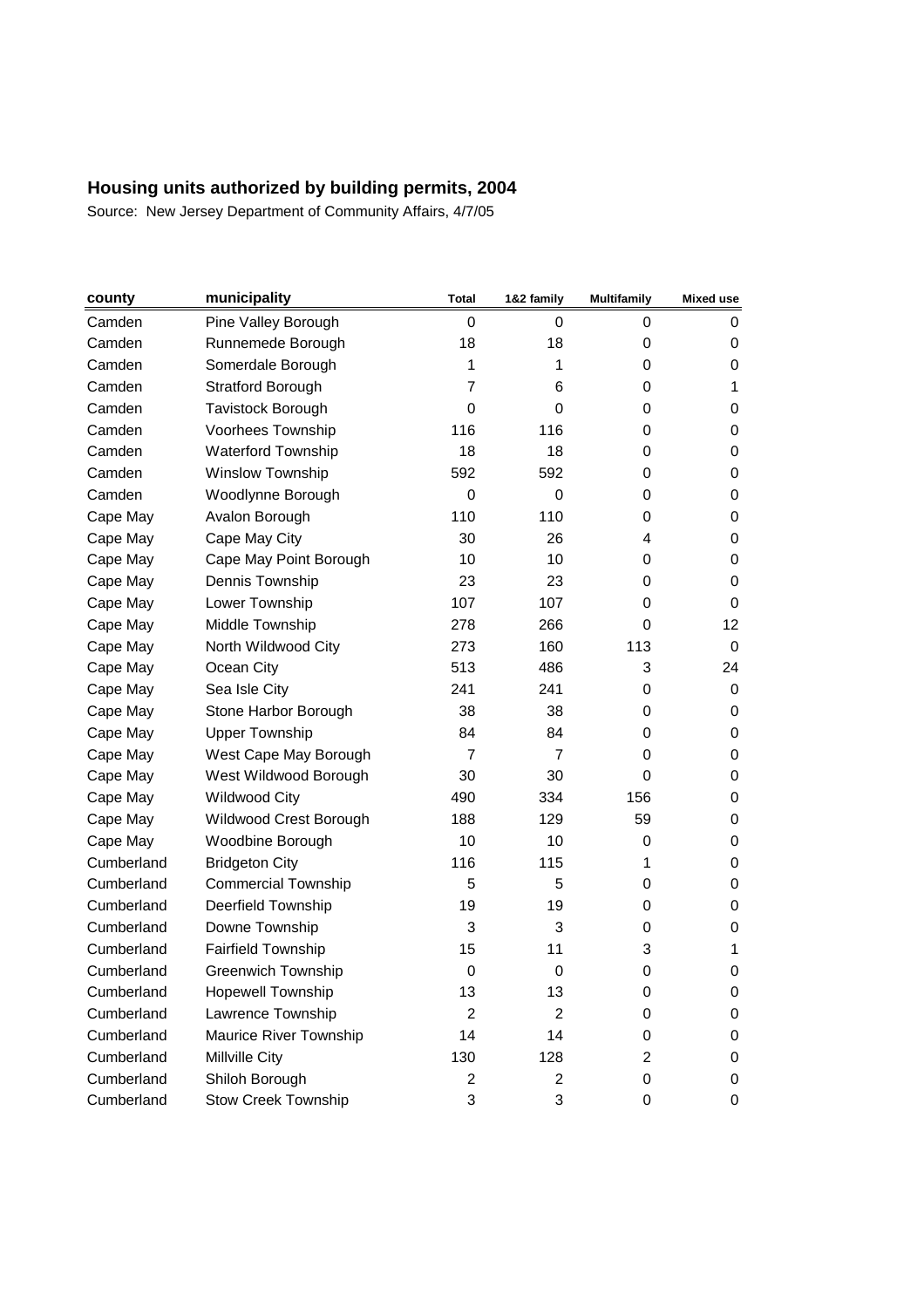| county       | municipality                    | Total          | 1&2 family     | <b>Multifamily</b> | <b>Mixed use</b> |
|--------------|---------------------------------|----------------|----------------|--------------------|------------------|
| Cumberland   | <b>Upper Deerfield Township</b> | 20             | 19             | 0                  | 1                |
| Cumberland   | <b>Vineland City</b>            | 204            | 204            | 0                  | 0                |
| <b>Essex</b> | <b>Belleville Town</b>          | 12             | 12             | 0                  | 0                |
| <b>Essex</b> | <b>Bloomfield Township</b>      | 25             | 25             | 0                  | 0                |
| Essex        | Caldwell Township               | 3              | 3              | 0                  | 0                |
| <b>Essex</b> | Cedar Grove Township            | 12             | 11             | 0                  | 1                |
| Essex        | East Orange City                | 109            | 59             | 50                 | 0                |
| Essex        | <b>Essex Fells Township</b>     | 1              | 1              | 0                  | 0                |
| <b>Essex</b> | Fairfield Township              | 14             | 14             | 0                  | 0                |
| <b>Essex</b> | Glen Ridge Borough              | 1              | 1              | 0                  | 0                |
| <b>Essex</b> | Irvington Township              | 14             | 14             | 0                  | 0                |
| <b>Essex</b> | Livingston Township             | 106            | 53             | 53                 | 0                |
| Essex        | Maplewood Township              | 8              | 8              | 0                  | 0                |
| Essex        | Millburn Township               | 30             | 30             | 0                  | 0                |
| <b>Essex</b> | Montclair Township              | 30             | 16             | 14                 | 0                |
| <b>Essex</b> | <b>Newark City</b>              | 1,702          | 782            | 920                | 0                |
| Essex        | North Caldwell Borough          | 4              | 4              | 0                  | 0                |
| <b>Essex</b> | Nutley Township                 | 0              | 0              | 0                  | 0                |
| Essex        | City of Orange Township         | 80             | 13             | 67                 | 0                |
| Essex        | Roseland Borough                | 47             | 47             | 0                  | 0                |
| Essex        | South Orange Village            | 16             | 16             | 0                  | 0                |
| Essex        | Verona Township                 | $\overline{2}$ | $\overline{2}$ | 0                  | 0                |
| <b>Essex</b> | West Caldwell Township          | 11             | 11             | 0                  | 0                |
| <b>Essex</b> | West Orange Township            | 12             | 12             | 0                  | 0                |
| Gloucester   | Clayton Borough                 | 21             | 21             | 0                  | 0                |
| Gloucester   | Deptford Township               | 382            | 213            | 169                | 0                |
| Gloucester   | <b>East Greenwich Township</b>  | 102            | 94             | $\overline{7}$     | 1                |
| Gloucester   | Elk Township                    | 24             | 24             | 0                  | 0                |
| Gloucester   | Franklin Township               | 139            | 139            | 0                  | 0                |
| Gloucester   | Glassboro Borough               | 53             | 53             | 0                  | 0                |
| Gloucester   | <b>Greenwich Township</b>       | 5              | 5              | 0                  | 0                |
| Gloucester   | Harrison Township               | 156            | 154            | 0                  | 2                |
| Gloucester   | Logan Township                  | 69             | 59             | 0                  | 10               |
| Gloucester   | Mantua Township                 | 22             | 21             | 0                  | 1                |
| Gloucester   | Monroe Township                 | 263            | 260            | 0                  | 3                |
| Gloucester   | National Park Borough           | 11             | 11             | 0                  | 0                |
| Gloucester   | Newfield Borough                | $\pmb{0}$      | $\pmb{0}$      | 0                  | 0                |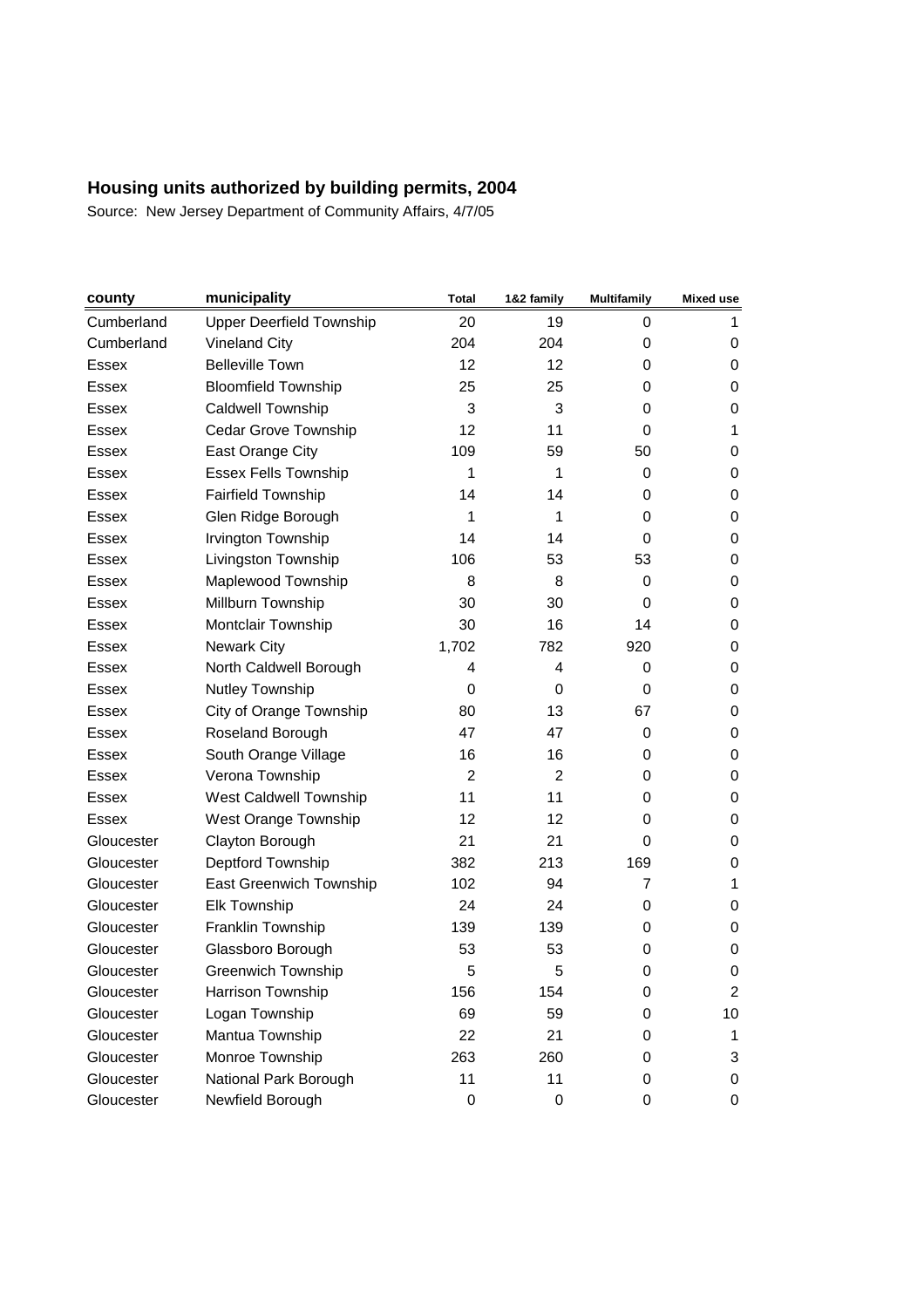| county     | municipality                  | Total          | 1&2 family     | <b>Multifamily</b> | Mixed use      |
|------------|-------------------------------|----------------|----------------|--------------------|----------------|
| Gloucester | Paulsboro Borough             | 0              | 0              | 0                  | 0              |
| Gloucester | Pitman Borough                | $\overline{2}$ | 2              | 0                  | 0              |
| Gloucester | South Harrison Township       | 50             | 23             | 0                  | 27             |
| Gloucester | Swedesborough Borough         | $\Omega$       | $\mathbf 0$    | 0                  | 0              |
| Gloucester | <b>Washington Township</b>    | 68             | 68             | 0                  | 0              |
| Gloucester | Wenonah Borough               | 1              | 1              | 0                  | 0              |
| Gloucester | <b>West Deptford Township</b> | 227            | 196            | 31                 | 0              |
| Gloucester | Westville Borough             | 1              | 1              | 0                  | 0              |
| Gloucester | <b>Woodbury City</b>          | 8              | 6              | 0                  | $\overline{c}$ |
| Gloucester | Woodbury Heights Borough      | $\overline{7}$ | $\overline{7}$ | 0                  | 0              |
| Gloucester | Woolwich Township             | 525            | 315            | 209                | 1              |
| Hudson     | <b>Bayonne City</b>           | 195            | 154            | 41                 | 0              |
| Hudson     | East Newark Borough           | $\Omega$       | 0              | 0                  | 0              |
| Hudson     | <b>Guttenberg Town</b>        | 15             | 11             | 0                  | 4              |
| Hudson     | Harrison Town                 | 24             | 24             | 0                  | 0              |
| Hudson     | Hoboken City                  | 882            | 1              | 878                | 3              |
| Hudson     | Jersey City                   | 2,156          | 784            | 1,372              | 0              |
| Hudson     | Kearny Town                   | 79             | 23             | 56                 | 0              |
| Hudson     | North Bergen Township         | 342            | 37             | 305                | 0              |
| Hudson     | Secaucus Town                 | 152            | 152            | 0                  | 0              |
| Hudson     | <b>Union City</b>             | 177            | 1              | 176                | 0              |
| Hudson     | Weehawken Township            | 90             | 0              | 90                 | 0              |
| Hudson     | West New York Town            | 538            | 43             | 495                | 0              |
| Hunterdon  | Alexandria Township           | 27             | 27             | 0                  | 0              |
| Hunterdon  | <b>Bethlehem Township</b>     | $\overline{2}$ | 2              | 0                  | 0              |
| Hunterdon  | <b>Bloomsbury Borough</b>     | 0              | 0              | 0                  | 0              |
| Hunterdon  | Califon Borough               | $\overline{2}$ | $\overline{2}$ | 0                  | 0              |
| Hunterdon  | <b>Clinton Town</b>           | 0              | 0              | 0                  | 0              |
| Hunterdon  | Clinton Township              | 93             | 93             | 0                  | 0              |
| Hunterdon  | Delaware Township             | 8              | 8              | 0                  | 0              |
| Hunterdon  | East Amwell Township          | 5              | 5              | $\mathbf 0$        | 0              |
| Hunterdon  | Flemington Borough            | 0              | 0              | 0                  | 0              |
| Hunterdon  | Franklin Township             | 11             | 11             | 0                  | 0              |
| Hunterdon  | Frenchtown Borough            | 1              | 1              | 0                  | 0              |
| Hunterdon  | Glen Gardner Borough          | 0              | 0              | 0                  | 0              |
| Hunterdon  | Hampton Borough               | 8              | 8              | 0                  | 0              |
| Hunterdon  | High Bridge Borough           | 3              | 3              | 0                  | 0              |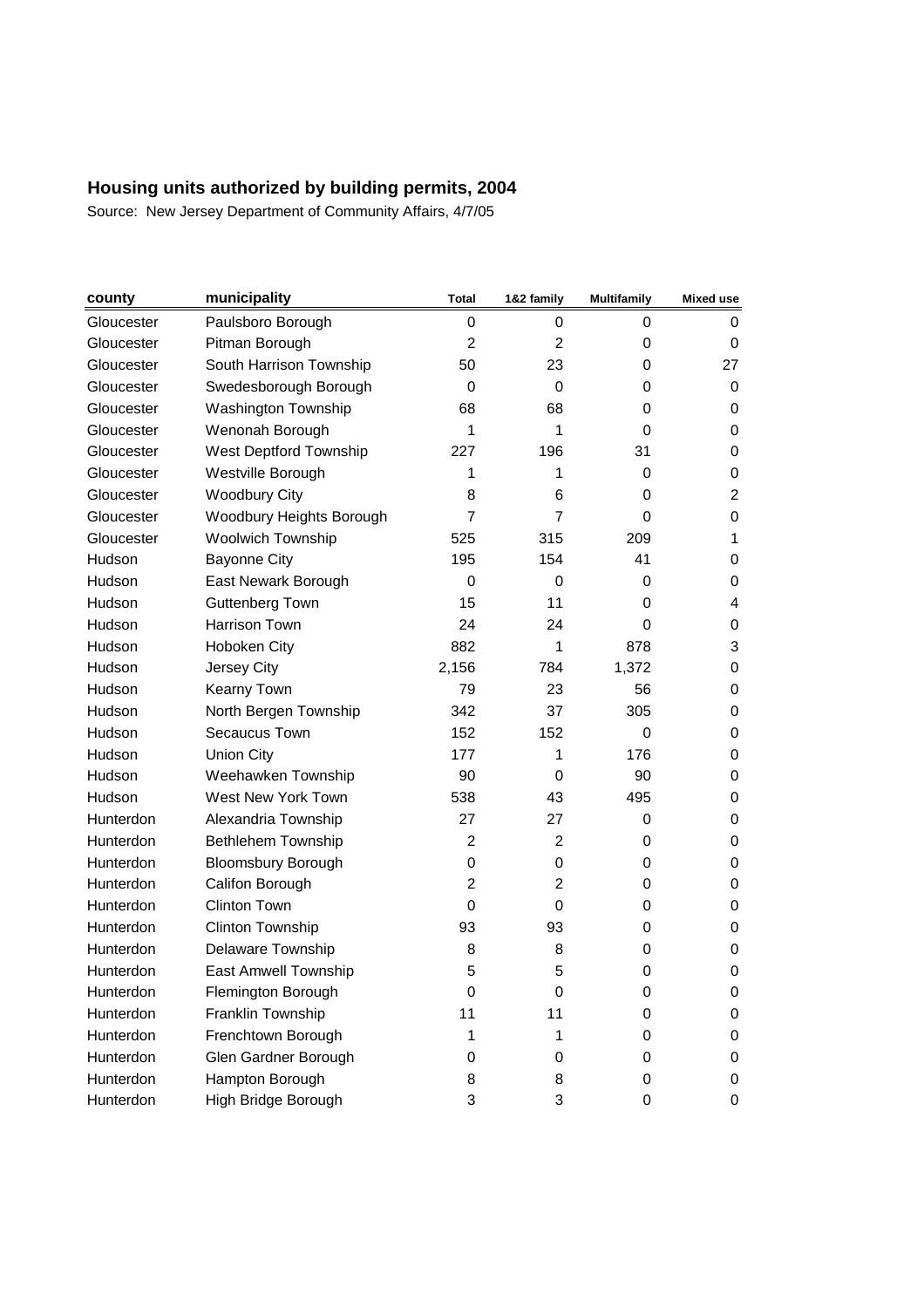| county    | municipality                 | <b>Total</b>   | 1&2 family     | <b>Multifamily</b> | Mixed use      |
|-----------|------------------------------|----------------|----------------|--------------------|----------------|
| Hunterdon | <b>Holland Township</b>      | 12             | 12             | 0                  | 0              |
| Hunterdon | Kingwood Township            | 14             | 14             | 0                  | 0              |
| Hunterdon | Lambertville City            | 150            | 57             | 93                 | 0              |
| Hunterdon | Lebanon Borough              | 4              | 4              | 0                  | 0              |
| Hunterdon | Lebanon Township             | 24             | 24             | 0                  | 0              |
| Hunterdon | Milford Borough              | $\overline{7}$ | $\overline{7}$ | 0                  | 0              |
| Hunterdon | Raritan Township             | 189            | 187            | 0                  | $\overline{c}$ |
| Hunterdon | Readington Township          | 29             | 29             | 0                  | 0              |
| Hunterdon | Stockton Borough             | 1              | 1              | 0                  | 0              |
| Hunterdon | Tewksbury Township           | 35             | 26             | 9                  | 0              |
| Hunterdon | Union Township               | 11             | 11             | 0                  | 0              |
| Hunterdon | <b>West Amwell Township</b>  | 14             | 1              | 2                  | 11             |
| Mercer    | East Windsor Township        | 106            | 106            | $\Omega$           | 0              |
| Mercer    | <b>Ewing Township</b>        | 212            | 20             | 192                | 0              |
| Mercer    | Hamilton Township            | 332            | 332            | 0                  | 0              |
| Mercer    | Hightstown Borough           | $\overline{7}$ | $\overline{7}$ | 0                  | 0              |
| Mercer    | Hopewell Borough             | 0              | 0              | $\Omega$           | 0              |
| Mercer    | Hopewell Township            | 90             | 47             | 43                 | 0              |
| Mercer    | Lawrence Township            | 96             | 96             | 0                  | 0              |
| Mercer    | Pennington Borough           | 3              | 3              | 0                  | 0              |
| Mercer    | Princeton Borough            | 3              | 3              | 0                  | 0              |
| Mercer    | Princeton Township           | 18             | 18             | 0                  | 0              |
| Mercer    | <b>Trenton City</b>          | 57             | 54             | 0                  | 3              |
| Mercer    | Washington Township          | 111            | 111            | 0                  | 0              |
| Mercer    | West Windsor Township        | 605            | 112            | 493                | 0              |
| Middlesex | Carteret Borough             | 19             | 19             | 0                  | 0              |
| Middlesex | Cranbury Township            | 80             | 80             | 0                  | 0              |
| Middlesex | Dunellen Borough             | 11             | 11             | 0                  | 0              |
| Middlesex | East Brunswick Township      | 171            | 23             | 148                | 0              |
| Middlesex | Edison Township              | 226            | 89             | 137                | 0              |
| Middlesex | Helmetta Borough             | 13             | 13             | $\boldsymbol{0}$   | 0              |
| Middlesex | <b>Highland Park Borough</b> | 68             | 8              | 0                  | 60             |
| Middlesex | Jamesburg Borough            | 6              | 6              | 0                  | 0              |
| Middlesex | Old Bridge Township          | 274            | 270            | 4                  | 0              |
| Middlesex | Metuchen Borough             | 26             | 26             | 0                  | 0              |
| Middlesex | Middlesex Borough            | 9              | 9              | 0                  | 0              |
| Middlesex | Milltown Borough             | 3              | 1              | 0                  | $\overline{c}$ |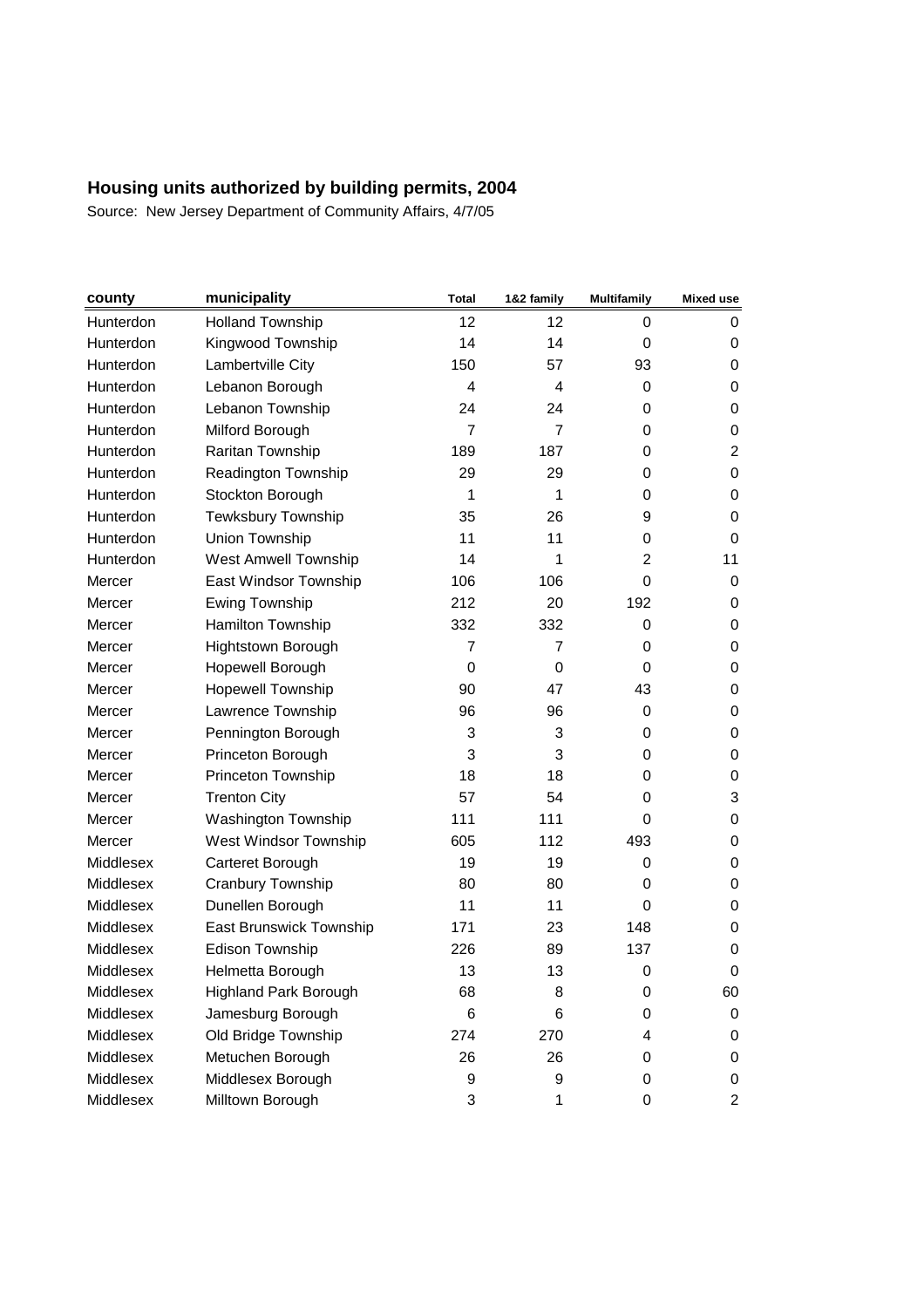| county           | municipality                 | Total          | 1&2 family     | <b>Multifamily</b> | <b>Mixed use</b> |
|------------------|------------------------------|----------------|----------------|--------------------|------------------|
| <b>Middlesex</b> | Monroe Township              | 684            | 677            | 6                  | 1                |
| Middlesex        | New Brunswick City           | 260            | 41             | 186                | 33               |
| Middlesex        | North Brunswick Township     | 210            | 129            | 81                 | 0                |
| Middlesex        | Perth Amboy City             | 58             | 58             | 0                  | 0                |
| <b>Middlesex</b> | Piscataway Township          | 144            | 32             | 112                | 0                |
| Middlesex        | Plainsboro Township          | 52             | 52             | 0                  | 0                |
| Middlesex        | Sayreville Borough           | 196            | 189            | $\overline{7}$     | 0                |
| Middlesex        | South Amboy City             | 49             | 33             | 16                 | 0                |
| <b>Middlesex</b> | South Brunswick Township     | 130            | 114            | 16                 | 0                |
| Middlesex        | South Plainfield Borough     | 23             | 23             | 0                  | 0                |
| <b>Middlesex</b> | South River Borough          | $\overline{7}$ | $\overline{7}$ | 0                  | 0                |
| Middlesex        | Spotswood Borough            | $\overline{2}$ | 2              | 0                  | 0                |
| Middlesex        | Woodbridge Township          | 53             | 43             | 10                 | 0                |
| Monmouth         | Allenhurst Borough           | 0              | 0              | 0                  | 0                |
| Monmouth         | Allentown Borough            | 0              | 0              | 0                  | 0                |
| Monmouth         | <b>Asbury Park City</b>      | 5              | 5              | 0                  | 0                |
| Monmouth         | Atlantic Highlands Borough   | 1              | 1              | 0                  | 0                |
| Monmouth         | Avon-by-the-Sea Borough      | 17             | 17             | 0                  | 0                |
| Monmouth         | Belmar Borough               | 13             | 13             | 0                  | 0                |
| Monmouth         | <b>Bradley Beach Borough</b> | 37             | 17             | 20                 | 0                |
| Monmouth         | <b>Brielle Borough</b>       | 16             | 16             | 0                  | 0                |
| Monmouth         | <b>Colts Neck Township</b>   | 31             | 31             | 0                  | 0                |
| Monmouth         | Deal Borough                 | 10             | 10             | 0                  | 0                |
| Monmouth         | Eatontown Borough            | 53             | 53             | 0                  | 0                |
| Monmouth         | Englishtown Borough          | 2              | 2              | 0                  | 0                |
| Monmouth         | Fair Haven Borough           | 15             | 15             | 0                  | 0                |
| Monmouth         | Farmingdale Borough          | 0              | 0              | 0                  | 0                |
| Monmouth         | Freehold Borough             | 13             | 13             | 0                  | 0                |
| Monmouth         | Freehold Township            | 103            | 103            | 0                  | 0                |
| Monmouth         | Highlands Borough            | 12             | 12             | 0                  | 0                |
| Monmouth         | <b>Holmdel Township</b>      | 58             | 58             | 0                  | 0                |
| Monmouth         | Howell Township              | 197            | 196            | 0                  | 1                |
| Monmouth         | Interlaken Borough           | 1              | 1              | 0                  | 0                |
| Monmouth         | Keansburg Borough            | 33             | 6              | 27                 | 0                |
| Monmouth         | Keyport Borough              | 12             | 12             | 0                  | 0                |
| Monmouth         | Little Silver Borough        | 10             | 10             | 0                  | 0                |
| Monmouth         | Loch Arbour Village          | 0              | 0              | 0                  | 0                |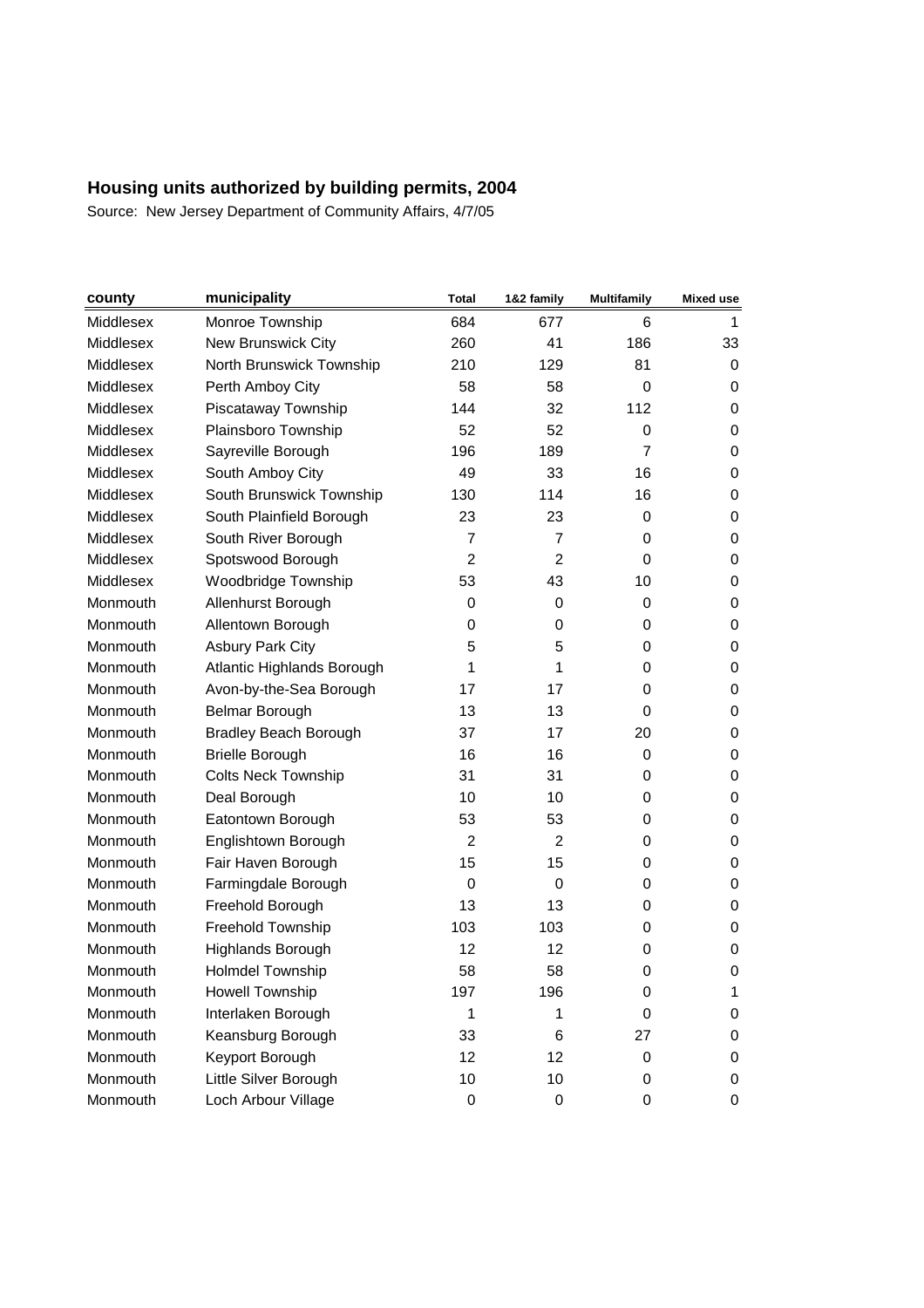| county          | municipality                   | <b>Total</b>   | 1&2 family     | <b>Multifamily</b> | <b>Mixed use</b> |
|-----------------|--------------------------------|----------------|----------------|--------------------|------------------|
| Monmouth        | Long Branch City               | 214            | 84             | 130                | 0                |
| Monmouth        | Manalapan Township             | 291            | 258            | 33                 | 0                |
| Monmouth        | Manasquan Borough              | 43             | 43             | 0                  | 0                |
| Monmouth        | Marlboro Township              | 151            | 151            | 0                  | 0                |
| Monmouth        | Matawan Borough                | $\mathfrak{p}$ | 2              | 0                  | 0                |
| Monmouth        | Aberdeen Township              | 37             | 37             | 0                  | 0                |
| Monmouth        | Middletown Township            | 193            | 83             | 110                | 0                |
| Monmouth        | Millstone Township             | 64             | 64             | 0                  | 0                |
| Monmouth        | Monmouth Beach Borough         | 14             | 14             | 0                  | 0                |
| Monmouth        | Neptune Township               | 8              | 5              | 0                  | 3                |
| Monmouth        | Neptune City Borough           | 12             | 12             | 0                  | 0                |
| <b>Monmouth</b> | <b>Tinton Falls Borough</b>    | 68             | 68             | 0                  | 0                |
| Monmouth        | Ocean Township                 | 249            | 165            | 84                 | 0                |
| Monmouth        | Oceanport Borough              | 4              | 4              | 0                  | 0                |
| Monmouth        | <b>Hazlet Township</b>         | 29             | 27             | 0                  | $\overline{c}$   |
| Monmouth        | Red Bank Borough               | 35             | 33             | 0                  | $\overline{2}$   |
| Monmouth        | Roosevelt Borough              | 1              | 1              | 0                  | 0                |
| Monmouth        | Rumson Borough                 | 40             | 38             | 0                  | $\overline{2}$   |
| Monmouth        | Sea Bright Borough             | 17             | 15             | 2                  | 0                |
| Monmouth        | Sea Girt Borough               | 18             | 18             | 0                  | 0                |
| Monmouth        | Shrewsbury Borough             | 4              | $\overline{2}$ | 0                  | $\overline{c}$   |
| Monmouth        | Shrewsbury Township            | 0              | 0              | 0                  | 0                |
| Monmouth        | Lake Como                      | 5              | 5              | 0                  | 0                |
| Monmouth        | Spring Lake Borough            | 19             | 19             | 0                  | 0                |
| Monmouth        | Spring Lake Heights Boro       | 30             | 30             | 0                  | 0                |
| Monmouth        | Union Beach Borough            | 14             | 14             | 0                  | 0                |
| Monmouth        | <b>Upper Freehold Township</b> | 145            | 145            | 0                  | 0                |
| Monmouth        | <b>Wall Township</b>           | 107            | 76             | 31                 | 0                |
| Monmouth        | West Long Branch Borough       | 8              | 8              | 0                  | 0                |
| <b>Morris</b>   | <b>Boonton Town</b>            | 40             | 8              | 32                 | 0                |
| <b>Morris</b>   | <b>Boonton Township</b>        | 9              | 9              | 0                  | 0                |
| Morris          | <b>Butler Borough</b>          | 42             | 38             | 4                  | 0                |
| Morris          | Chatham Borough                | 16             | 8              | 8                  | 0                |
| Morris          | Chatham Township               | 20             | 13             | $\overline{7}$     | 0                |
| Morris          | Chester Borough                | 1              | 1              | 0                  | 0                |
| Morris          | Chester Township               | 31             | 31             | 0                  | 0                |
| Morris          | Denville Township              | 149            | 148            | 1                  | 0                |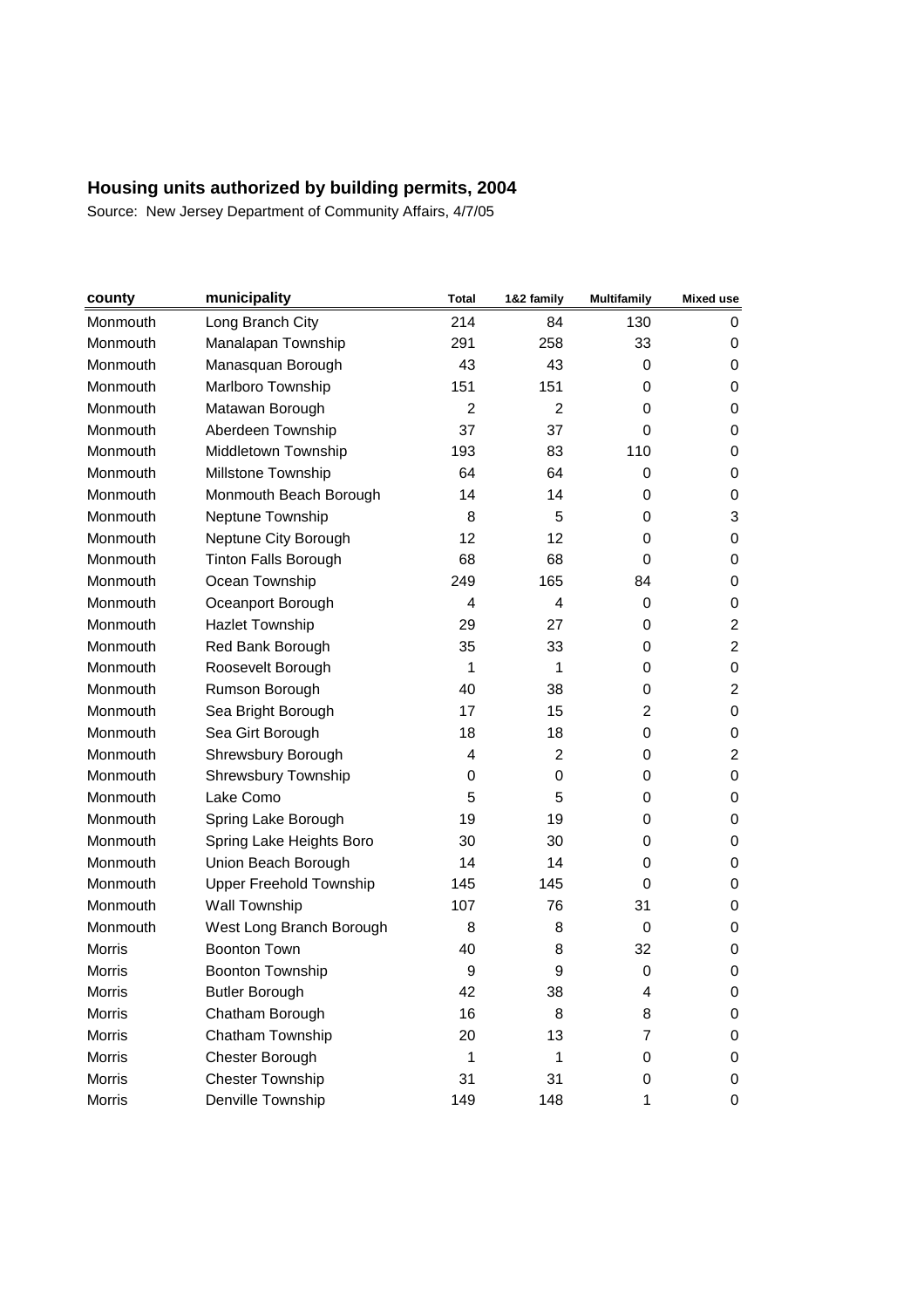| county        | municipality              | Total          | 1&2 family     | <b>Multifamily</b> | Mixed use      |
|---------------|---------------------------|----------------|----------------|--------------------|----------------|
| Morris        | Dover Town                | 11             | 11             | 0                  | 0              |
| Morris        | East Hanover Township     | 27             | 27             | 0                  | 0              |
| <b>Morris</b> | Florham Park Borough      | 23             | 23             | 0                  | 0              |
| <b>Morris</b> | Hanover Township          | 26             | 26             | 0                  | 0              |
| <b>Morris</b> | Harding Township          | 18             | 18             | 0                  | 0              |
| <b>Morris</b> | Jefferson Township        | 122            | 121            | 1                  | 0              |
| <b>Morris</b> | Kinnelon Borough          | 42             | 42             | 0                  | 0              |
| Morris        | Lincoln Park Borough      | 8              | 8              | 0                  | 0              |
| Morris        | Madison Borough           | 14             | 14             | 0                  | 0              |
| <b>Morris</b> | Mendham Borough           | $\overline{7}$ | 5              | 0                  | $\overline{2}$ |
| <b>Morris</b> | Mendham Township          | 0              | 0              | 0                  | 0              |
| Morris        | Mine Hill Township        | 3              | 3              | 0                  | 0              |
| Morris        | Montville Township        | 35             | 33             | 0                  | $\overline{c}$ |
| Morris        | Morris Township           | $\overline{7}$ | 7              | 0                  | 0              |
| Morris        | Morris Plains Borough     | 1              | 1              | 0                  | 0              |
| <b>Morris</b> | Morristown Town           | 13             | 9              | 4                  | 0              |
| <b>Morris</b> | Mountain Lakes Borough    | 9              | 9              | 0                  | 0              |
| <b>Morris</b> | Mount Arlington Borough   | 204            | 6              | 198                | 0              |
| Morris        | Mount Olive Township      | 110            | 110            | 0                  | 0              |
| Morris        | Netcong Borough           | 3              | 3              | 0                  | 0              |
| <b>Morris</b> | Parsippany-Troy Hills Twp | 52             | 37             | 1                  | 14             |
| <b>Morris</b> | Long Hill Township        | 13             | 12             | 0                  | 1              |
| Morris        | Pequannock Township       | 166            | 14             | 152                | 0              |
| <b>Morris</b> | Randolph Township         | 21             | 21             | 0                  | 0              |
| <b>Morris</b> | Riverdale Borough         | $\overline{7}$ | $\overline{7}$ | 0                  | 0              |
| Morris        | Rockaway Borough          | 5              | 5              | 0                  | 0              |
| Morris        | Rockaway Township         | 131            | 46             | 84                 | 1              |
| <b>Morris</b> | Roxbury Township          | 22             | 20             | 0                  | $\overline{c}$ |
| <b>Morris</b> | Victory Gardens Borough   | $\Omega$       | 0              | 0                  | 0              |
| Morris        | Washington Township       | 74             | 74             | 0                  | 0              |
| Morris        | Wharton Borough           | 5              | 5              | $\mathbf 0$        | 0              |
| Ocean         | Barnegat Light Borough    | 0              | 0              | 0                  | 0              |
| Ocean         | Bay Head Borough          | 8              | 8              | 0                  | 0              |
| Ocean         | Beach Haven Borough       | 61             | 60             | 0                  | 1              |
| Ocean         | Beachwood Borough         | 32             | 32             | 0                  | 0              |
| Ocean         | <b>Berkeley Township</b>  | 128            | 128            | 0                  | 0              |
| Ocean         | <b>Brick Township</b>     | 128            | 124            | 0                  | 4              |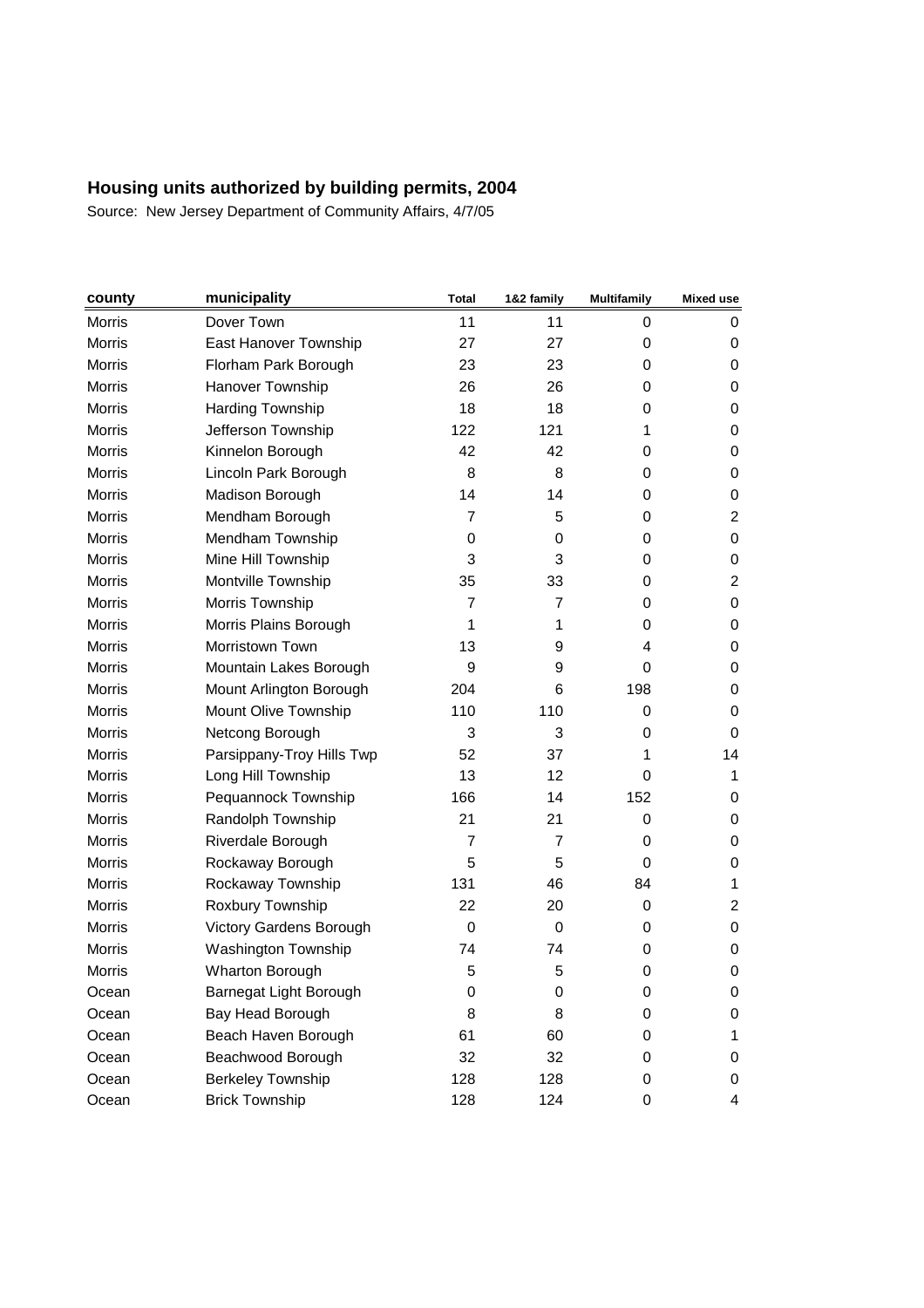| county  | municipality                | Total          | 1&2 family     | <b>Multifamily</b> | Mixed use      |
|---------|-----------------------------|----------------|----------------|--------------------|----------------|
| Ocean   | Dover Township              | 313            | 312            | 1                  | 0              |
| Ocean   | Eagleswood Township         | 20             | 17             | 0                  | 3              |
| Ocean   | Harvey Cedars Borough       | 0              | 0              | 0                  | 0              |
| Ocean   | Island Heights Borough      | 6              | 6              | 0                  | 0              |
| Ocean   | Jackson Township            | 754            | 753            | 0                  | 1              |
| Ocean   | Lacey Township              | 119            | 117            | $\overline{2}$     | 0              |
| Ocean   | Lakehurst Borough           | 1              | 1              | $\mathbf 0$        | 0              |
| Ocean   | Lakewood Township           | 1,107          | 567            | 540                | 0              |
| Ocean   | Lavallette Borough          | 23             | 23             | 0                  | 0              |
| Ocean   | Little Egg Harbor Township  | 354            | 330            | 0                  | 24             |
| Ocean   | Long Beach Township         | 107            | 107            | 0                  | 0              |
| Ocean   | Manchester Township         | 470            | 453            | 17                 | 0              |
| Ocean   | Mantoloking Borough         | $\overline{2}$ | $\overline{2}$ | 0                  | 0              |
| Ocean   | Ocean Township              | 176            | 176            | 0                  | 0              |
| Ocean   | Ocean Gate Borough          | 0              | 0              | 0                  | 0              |
| Ocean   | Pine Beach Borough          | 0              | 0              | 0                  | 0              |
| Ocean   | Plumsted Township           | 23             | 21             | 0                  | $\overline{c}$ |
| Ocean   | Point Pleasant Borough      | 61             | 61             | 0                  | 0              |
| Ocean   | Point Pleasant Beach Boro   | 14             | 14             | 0                  | 0              |
| Ocean   | Seaside Heights Borough     | 111            | 24             | 64                 | 23             |
| Ocean   | Seaside Park Borough        | 17             | 17             | 0                  | 0              |
| Ocean   | Ship Bottom Borough         | 42             | 13             | 0                  | 29             |
| Ocean   | South Toms River Borough    | 11             | 11             | 0                  | $\mathbf 0$    |
| Ocean   | <b>Stafford Township</b>    | 340            | 328            | 0                  | 12             |
| Ocean   | Surf City Borough           | 41             | 41             | 0                  | 0              |
| Ocean   | <b>Tuckerton Borough</b>    | 150            | 147            | 0                  | 3              |
| Ocean   | <b>Barnegat Township</b>    | 482            | 478            | 0                  | 4              |
| Passaic | <b>Bloomingdale Borough</b> | 2              | 1              | 0                  | 1              |
| Passaic | <b>Clifton City</b>         | 608            | 34             | 571                | 3              |
| Passaic | Haledon Borough             | 4              | 4              | 0                  | 0              |
| Passaic | Hawthorne Borough           | 9              | 9              | 0                  | 0              |
| Passaic | Little Falls Township       | 9              | 9              | 0                  | 0              |
| Passaic | North Haledon Borough       | 117            | 117            | 0                  | 0              |
| Passaic | Passaic City                | 62             | 20             | 42                 | 0              |
| Passaic | Paterson City               | 150            | 127            | 23                 | 0              |
| Passaic | Pompton Lakes Borough       | 42             | 21             | 21                 | 0              |
| Passaic | Prospect Park Borough       | 0              | 0              | 0                  | 0              |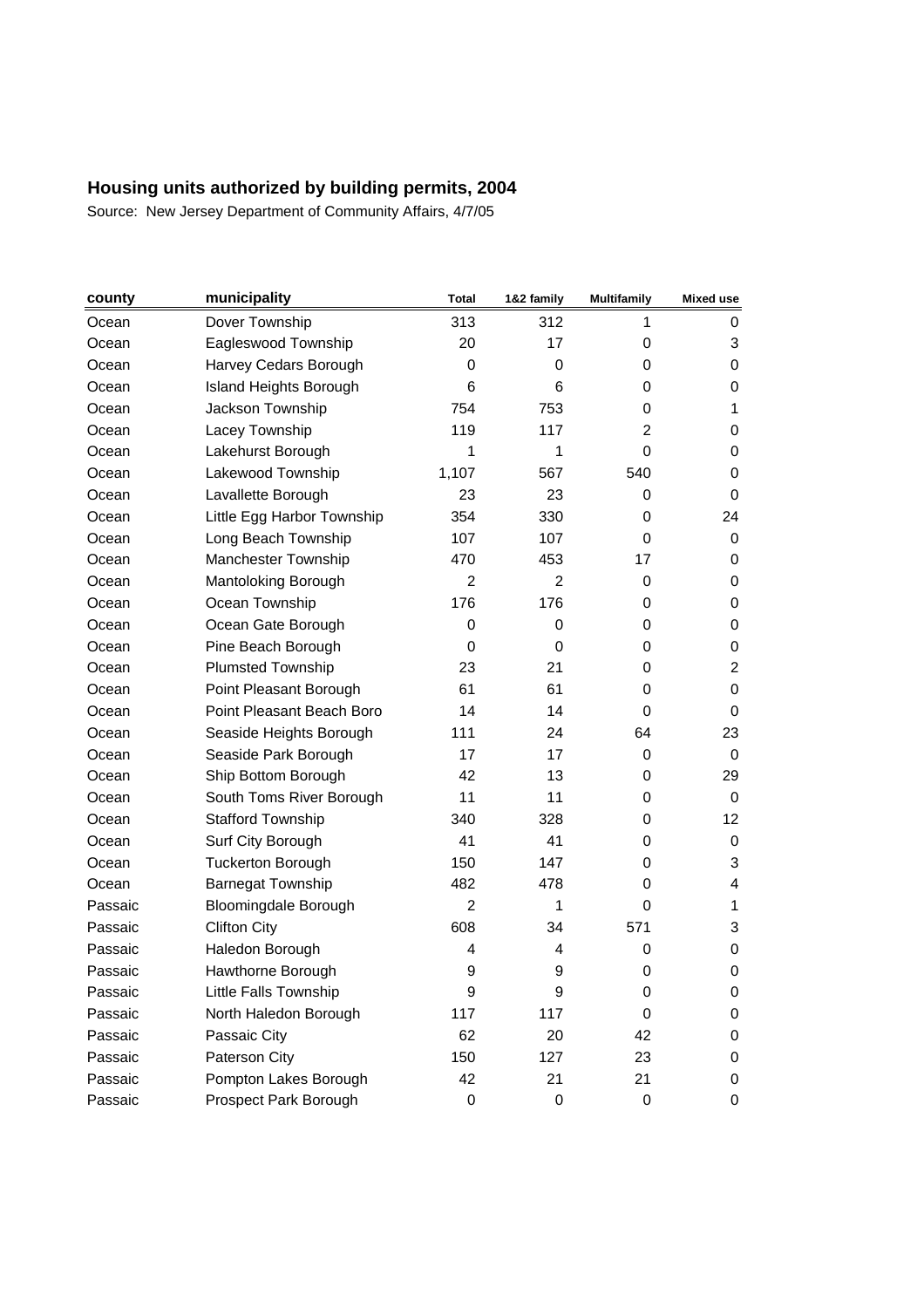| county   | municipality                     | <b>Total</b>   | 1&2 family     | <b>Multifamily</b> | <b>Mixed use</b> |
|----------|----------------------------------|----------------|----------------|--------------------|------------------|
| Passaic  | Ringwood Borough                 | 41             | 41             | 0                  | 0                |
| Passaic  | Totowa Borough                   | 109            | 109            | 0                  | 0                |
| Passaic  | Wanaque Borough                  | 82             | 5              | 76                 | 1                |
| Passaic  | Wayne Township                   | 33             | 32             | 0                  | 1                |
| Passaic  | West Milford Township            | 49             | 49             | 0                  | 0                |
| Passaic  | West Paterson Borough            | 8              | 8              | 0                  | 0                |
| Salem    | Alloway Township                 | 15             | 15             | 0                  | 0                |
| Salem    | Elmer Borough                    | 1              | 1              | 0                  | 0                |
| Salem    | Elsinboro Township               | $\overline{7}$ | 7              | 0                  | 0                |
| Salem    | Lower Alloways Creek Twp         | $\overline{7}$ | $\overline{7}$ | $\mathbf 0$        | 0                |
| Salem    | Mannington Township              | 4              | 4              | 0                  | 0                |
| Salem    | <b>Oldmans Township</b>          | 7              | 6              | 1                  | 0                |
| Salem    | Penns Grove Borough              | 0              | 0              | $\mathbf 0$        | 0                |
| Salem    | Pennsville Township              | 41             | 41             | 0                  | 0                |
| Salem    | Pilesgrove Township              | 106            | 87             | 19                 | 0                |
| Salem    | Pittsgrove Township              | 67             | 67             | 0                  | 0                |
| Salem    | Quinton Township                 | 11             | 11             | 0                  | 0                |
| Salem    | Salem City                       | 1              | 1              | 0                  | 0                |
| Salem    | <b>Carneys Point Township</b>    | 30             | 30             | 0                  | 0                |
| Salem    | <b>Upper Pittsgrove Township</b> | 4              | 4              | 0                  | 0                |
| Salem    | Woodstown Borough                | 18             | 13             | 1                  | 4                |
| Somerset | <b>Bedminster Township</b>       | 6              | 5              | 0                  | 1                |
| Somerset | Bernards Township                | 31             | 31             | 0                  | 0                |
| Somerset | Bernardsville Borough            | 14             | 14             | 0                  | 0                |
| Somerset | Bound Brook Borough              | 0              | 0              | 0                  | 0                |
| Somerset | <b>Branchburg Township</b>       | 9              | 9              | 0                  | 0                |
| Somerset | <b>Bridgewater Township</b>      | 81             | 41             | 40                 | 0                |
| Somerset | Far Hills Borough                | 1              | 1              | 0                  | 0                |
| Somerset | Franklin Township                | 1,130          | 565            | 563                | $\overline{2}$   |
| Somerset | Green Brook Township             | 14             | 14             | 0                  | 0                |
| Somerset | Hillsborough Township            | 4              | 4              | $\mathbf 0$        | 0                |
| Somerset | Manville Borough                 | 15             | 15             | 0                  | 0                |
| Somerset | Millstone Borough                | 0              | 0              | 0                  | 0                |
| Somerset | Montgomery Township              | 60             | 60             | 0                  | 0                |
| Somerset | North Plainfield Borough         | 0              | 0              | 0                  | 0                |
| Somerset | Peapack-Gladstone Boro           | 2              | 2              | 0                  | 0                |
| Somerset | Raritan Borough                  | 1              | 1              | 0                  | 0                |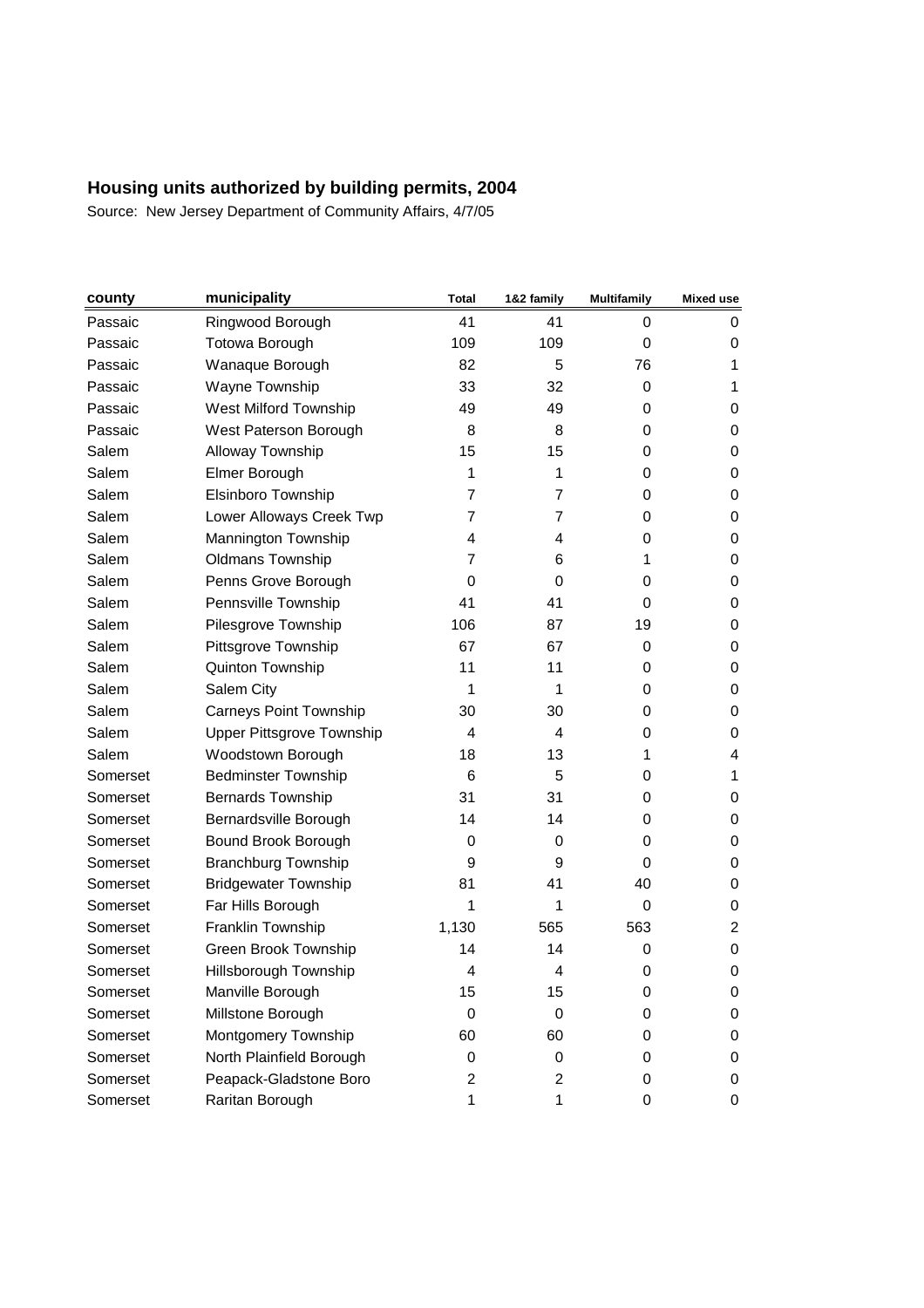| county        | municipality                     | <b>Total</b>   | 1&2 family | <b>Multifamily</b> | Mixed use |
|---------------|----------------------------------|----------------|------------|--------------------|-----------|
| Somerset      | Rocky Hill Borough               | 1              | 1          | 0                  | 0         |
| Somerset      | Somerville Borough               | 4              | 4          | 0                  | 0         |
| Somerset      | South Bound Brook Boro           | 6              | 0          | 6                  | 0         |
| Somerset      | Warren Township                  | 38             | 38         | 0                  | 0         |
| Somerset      | Watchung Borough                 | 31             | 28         | 3                  | 0         |
| <b>Sussex</b> | Andover Borough                  | 2              | 2          | 0                  | 0         |
| Sussex        | Andover Township                 | 48             | 46         | 1                  | 1         |
| <b>Sussex</b> | <b>Branchville Borough</b>       | 0              | 0          | 0                  | 0         |
| Sussex        | Byram Township                   | 14             | 14         | 0                  | 0         |
| <b>Sussex</b> | Frankford Township               | 22             | 20         | 0                  | 2         |
| <b>Sussex</b> | Franklin Borough                 | 10             | 6          | 0                  | 4         |
| <b>Sussex</b> | Fredon Township                  | 25             | 24         | 0                  | 1         |
| <b>Sussex</b> | Green Township                   | 10             | 10         | 0                  | 0         |
| <b>Sussex</b> | Hamburg Borough                  | 1              | 1          | 0                  | 0         |
| <b>Sussex</b> | Hampton Township                 | 14             | 14         | 0                  | 0         |
| <b>Sussex</b> | Hardyston Township               | 155            | 131        | 24                 | 0         |
| Sussex        | Hopatcong Borough                | 14             | 14         | 0                  | 0         |
| <b>Sussex</b> | Lafayette Township               | 8              | 8          | 0                  | 0         |
| <b>Sussex</b> | Montague Township                | 59             | 59         | 0                  | 0         |
| <b>Sussex</b> | Newton Town                      | 9              | 9          | 0                  | 0         |
| <b>Sussex</b> | Ogdensburg Borough               | 0              | 0          | 0                  | 0         |
| <b>Sussex</b> | Sandyston Township               | 0              | 0          | 0                  | 0         |
| Sussex        | Sparta Township                  | 51             | 51         | 0                  | 0         |
| <b>Sussex</b> | Stanhope Borough                 | 3              | 2          | 0                  | 1         |
| <b>Sussex</b> | <b>Stillwater Township</b>       | 10             | 10         | 0                  | 0         |
| <b>Sussex</b> | Sussex Borough                   | $\overline{2}$ | 2          | 0                  | 0         |
| <b>Sussex</b> | Vernon Township                  | 39             | 39         | 0                  | 0         |
| <b>Sussex</b> | <b>Walpack Township</b>          | 0              | 0          | 0                  | 0         |
| <b>Sussex</b> | Wantage Township                 | 63             | 63         | 0                  | 0         |
| Union         | <b>Berkeley Heights Township</b> | 19             | 15         | 4                  | 0         |
| Union         | <b>Clark Township</b>            | 13             | 13         | 0                  | 0         |
| Union         | Cranford Township                | 70             | 19         | 1                  | 50        |
| Union         | Elizabeth City                   | 847            | 707        | 140                | 0         |
| Union         | Fanwood Borough                  | 8              | 8          | 0                  | 0         |
| Union         | Garwood Borough                  | 3              | 3          | 0                  | 0         |
| Union         | Hillside Township                | 11             | 11         | 0                  | 0         |
| Union         | Kenilworth Borough               | 17             | 16         | 0                  | 1         |